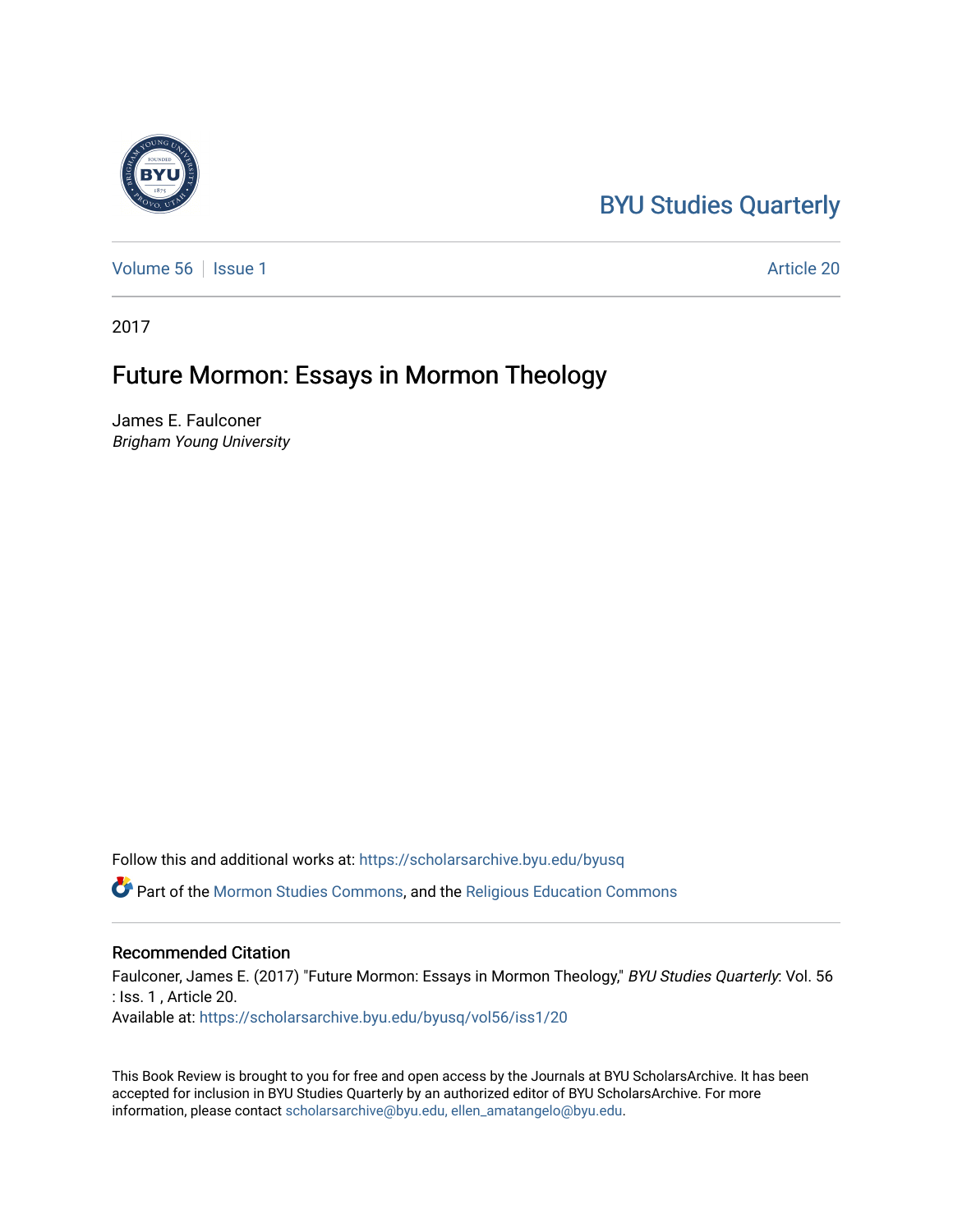Adam S. Miller. *Future Mormon: Essays in Mormon Theology.* Salt Lake City: Greg Kofford Books, 2016.

*Reviewed by James E. Faulconer*

Adam Miller is a professor of philosophy and the director of the honors<br>program at Collin College, McKinney, Texas. He is the author of at least five books in Mormon studies and three in philosophy, as well as serving as editor of a collection of Mormon studies essays.

As one of several young Mormons not only doing theology but also asking *how* it ought to be done, Miller offers us a thoughtful and readable collection of essays. *Future Mormon* approaches theology with ideas and methods that most Latter-day Saints may not be familiar or comfortable. After all, theology is often a different animal than doctrine and devotional religion.

In dialogue with contemporary philosophical thinkers such as Bruno Latour, Alain Badiou, Jacques Lacan, and Giorgio Agamben, as well as the novelist Cormack McCarthy and the LDS thinkers Terryl and Fiona Givens, Miller proposes that we consider a Mormon theology that radically rethinks transcendence, denies the standard atomistic understanding of what it means to be an individual, insists on agency "all the way down" (105), relies heavily on a notion of covenant, asks us to reconsider what we mean by terms like *sin* and *redemption,* and suggests that our experiences with the supernatural are relatively rare in our lives because God intends us to put our attention on "the earth and the sun and the trees at hand" (77). As Miller makes these arguments, he demonstrates that we do theology best via a careful—and in his case, often innovative—reading of scripture.

A brief overview of the book's introduction and thirteen chapters will give readers a taste of Miller's insightful and sometimes restless approach.

The introduction, "A Future Tense Apologetics," explains that these essays are meant "to proactively gather for future Mormons [specifically

186 *BYU Studies Quarterly 56, no. 1 (2017)*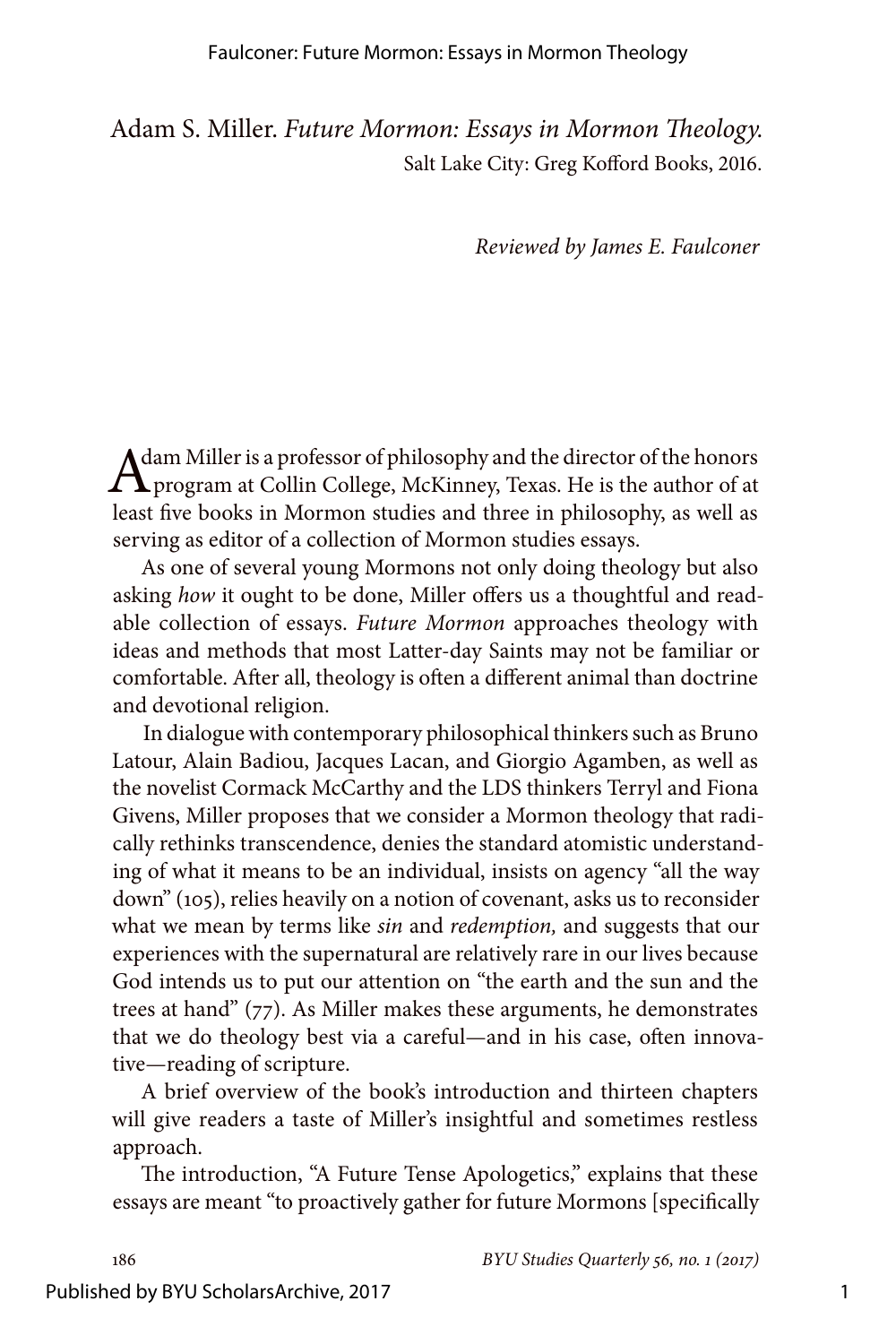his yet-to-be grandchildren] tools and resources that may be useful for them as they try, in the context of their [hypothetical] world, to work out their own salvation" (xi).

Chapter 1, "A General Theory of Grace," argues that, rather than the *what* of creation, grace is the *how,* and sin is the suppression of undefined and uncontrollable grace in favor of what is defined and controllable.

In chapter 2, "Burnt Offerings: Reading 1 Nephi 1," Miller offers a close reading of scripture that focuses on the prayers and—Miller argues—sacrifices that Lehi makes at Jerusalem and in the wilderness (1 Ne. 1:5–6). His conclusion is that Lehi and Nephi learn that "God's redemption doesn't involve an elimination of all suffering but a transformation of our relationship to that suffering such that the suffering itself becomes a condition of knowledge and favor" (24).

Chapter 3, "Reading Signs or Repeating Symptoms: Reading Jacob 7," is another close reading of scripture, this time using psychoanalytic ideas to think about Jacob's encounter with Sherem and the meaning of the doctrine of Christ, namely that Jacob's brothers are not necessarily lost forever.

In chapter 4, "Early Onset Postmortality," Miller reflects on Agamben's interpretation of Paul's letter to the Romans and Agamben's argument that "God's call to each of us is to accept a messianic vocation, ... to take up whatever secular predicates already define us (tall, teacher, male, Caucasian, father, Mormon, whatever) *in a new and peculiarly messianic way*" (42; italics in original).

The chapter "*The God Who Weeps*: Notes, Amens, and Disagreements" is, as its title suggests, a review of Terryl and Fiona Givens's book, *The God Who Weeps: How Mormonism Makes Sense of Life* (Ensign Peak, 2012). Miller writes a respectful but critical review of the book. Among other things, he disagrees with their description of faith as a choice, arguing that we ought not understand our relationship to God in terms of satisfying desires. He worries that the Givenses' way of thinking about preexistence may "devalue the present world by anchoring its true meaning and substance in another" (49). He is concerned that, though the authors give credence to evolution, they may not do so strongly enough, and he is concerned that they misunderstand agency.

Chapter 6, "A Radical Mormon Materialism: Reading *Wrestling the Angel,*" is a book review of Terryl Givens's *Wrestling the Angel: The Foundations of Mormon Thought—Cosmos, God, and Humanity* (Oxford, 2014). Miller is very much in agreement with Givens's radical materialism, but argues that in spite of himself Givens's thinking is latently an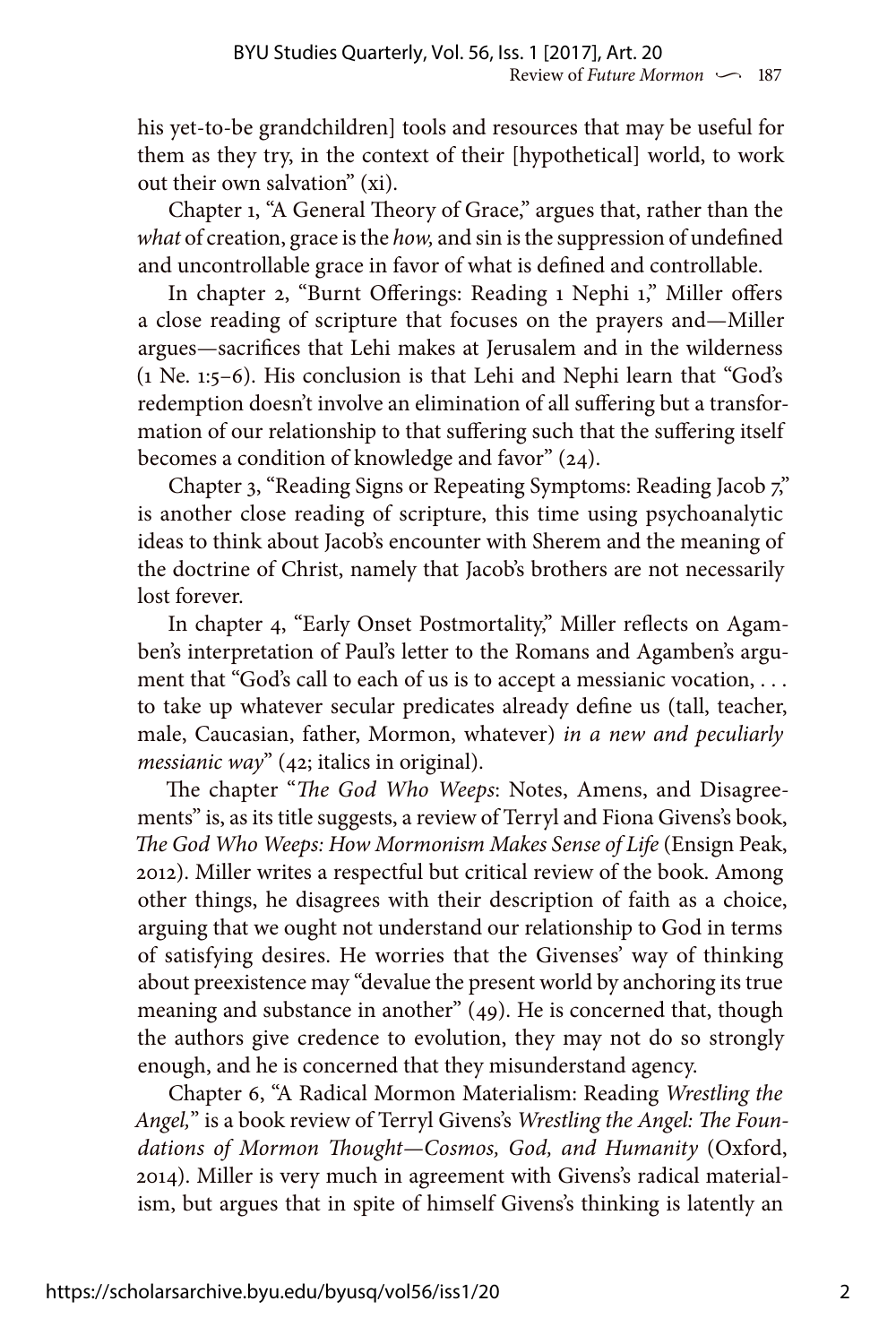idealism. Miller's alternative is "a theory of grace that explicates salvation not in terms of the coincidence of a material subject with an ideal law" (63) but in terms of a Pauline understanding of grace and salvation.

In chapter 7, "Reflections on President Uchtdorf's 'The Gift of Grace," Miller takes it upon himself to argue that President Dieter F. Uchtdorf 's 2015 talk about grace does not go far enough. Miller understands President Uchtdorf to teach that "works only become righteousness when they are the *product* of God's grace as that grace works its way out into the world through our hearts and hands." But, according to Miller, "the problem . . . is that this approach still implicitly frames grace as a response to sin. . . . It leaves intact the impression that God's original plan really was for people to bootstrap themselves into righteousness by way of obedience and that then, *when this fails,* God steps in with his grace as the key to our salvation" (66; italics in original). Miller offers an alternative that intends to leave intact the import of President Uchtdorf 's teaching while extending it so that "grace is not God's backup plan," to quote the title of another book by Miller.

For those interested in Miller's understanding of what theology is and can be, chapter 8, "A Manifesto for the Future of Mormon Thinking," may be the most important essay of the book. "Thinking can only be fearless when it is conducted as an act of love," he says. "And thinking can only be conducted as an act of love when it traverses the position occupied by the enemy, transfiguring in the process myself, the truth, and the enemy" (73). If we take secularism as Mormonism's contemporary enemy, this means that we "shouldn't start, as many seem to do, by taking a secular premise—that religions is, essentially, the not-secular as the key to understanding religion itself"  $(74)$ . Rejecting secularism's definition of religion, Mormonism must then answer the charge that it "boils down to fuzzy feelings and wishful thinking"  $(75)$ , that it is just in our heads. If we engage with that charge seriously, we discover quickly that heads are inseparable from bodies, which are inseparable from the physical world. It will turn out "that a fearless investigation of this subjective position, driven as it is by a love for its enemy, may simply coax into the open something that should have already been obvious to those whose hearts and minds are woven into the world by way of Mormonism: the truth that religion is not, fundamentally, about supernatural stuff" but is about reality  $(77)$ .

Chapter 9, "Network Theology: Is It Possible to be a Christian but Not a Platonist?" is indirectly a response to Nietzsche's charge that Christianity is Platonism for the masses (1885 preface to *Beyond Good and Evil*). Of course, Miller believes that Christianity without Platonism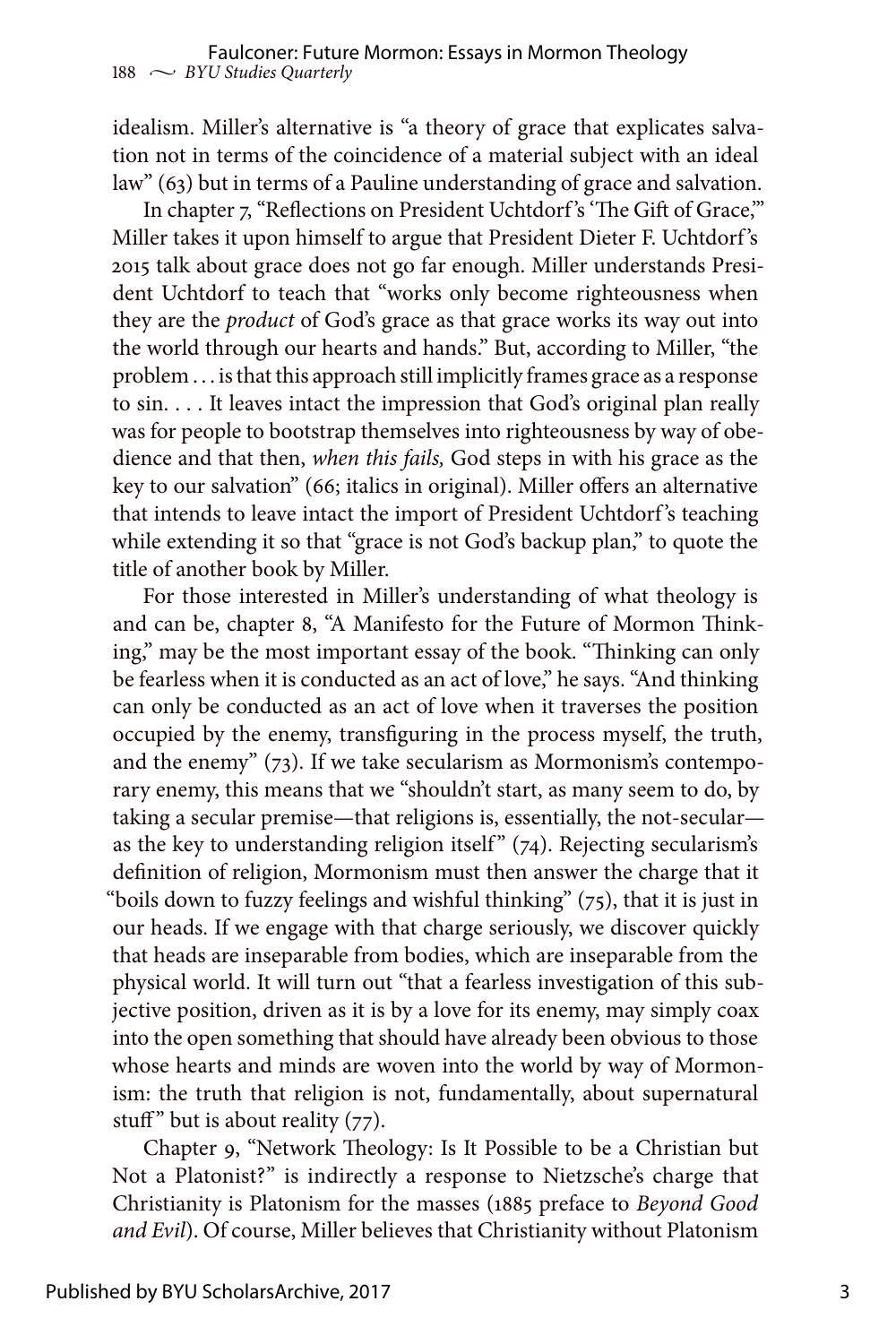is possible, and he uses network theory to argue his position. Out of that theory he asks several questions: What if God is not a king but is instead a servant, as Jesus describes himself? What if truth is an ongoing process rather than a static product? What if grace is immanent rather than transcendent? And, what if the soul is a network rather than something like an atom?

Though it is not obvious from the title, the next chapter, "Jesus, Trauma, and Psychoanalytic Technique," continues to deal with themes Miller has already introduced: the necessity of grace, the kenotic nature of Christian life, and the need for something to disrupt our habitual understanding of things. The surprise is that he uses the terms of Lacanian psychoanalysis to do so.

Chapter 11, "Every Truth Is a Work, Every Object Is a Covenant," further fleshes out Miller's earlier claim that truth is a process by insisting that everything is an agent, not necessarily a conscious agent, but an agent—a being that creates effects—nonetheless. On such a view, the Book of Mormon is an agent: "The Book of Mormon is a basin of attraction. . . . We are free to denounce it, discount it, or make truths out of it but, to the extent that our paths intersect, we are not free from the hazard of its pull" (106). Relying on Doctrine and Covenants 84's description of the Book of Mormon as a covenant (D&C 84:57), Miller says that "the Book of Mormon exemplifies what it means, in general, to be a truth. Every object is an agent, every agent is a coalition, every coalition is a truth, and every truth is a covenant" (107). These admonitions follow: "Don't assume that the Book of Mormon is or isn't historically true. History is not one thing. *Make* the Book of Mormon historically true in as many times and as many places and to whatever degree you're able" and "Can you turn the hearts of the fathers to the children and the children to the fathers? Can you use it to keep the children from being cast off forever? Can you adapt and extend and strengthen the promises made to the fathers? Will you allow the book to claim you and counter-claim it in return?" (111).

"The Body of Christ" chapter, barely more than two pages long, argues that rather than asking whether the institutional Church is true, we might ask "Is this the body of Christ? Is Christ manifest here? Does his blood flow in these veins? . . . Is faith strengthened here? Is hope enlivened? Is charity practiced?" (114).

The title of chapter 13, "Silence, Witness, and Absolute Rock: Reading Cormack McCarthy," may suggest that the essay is incongruous with the rest of the collection, an interpretation of a contemporary novelist's work rather than an essay in theology. But the incongruity can be resolved;